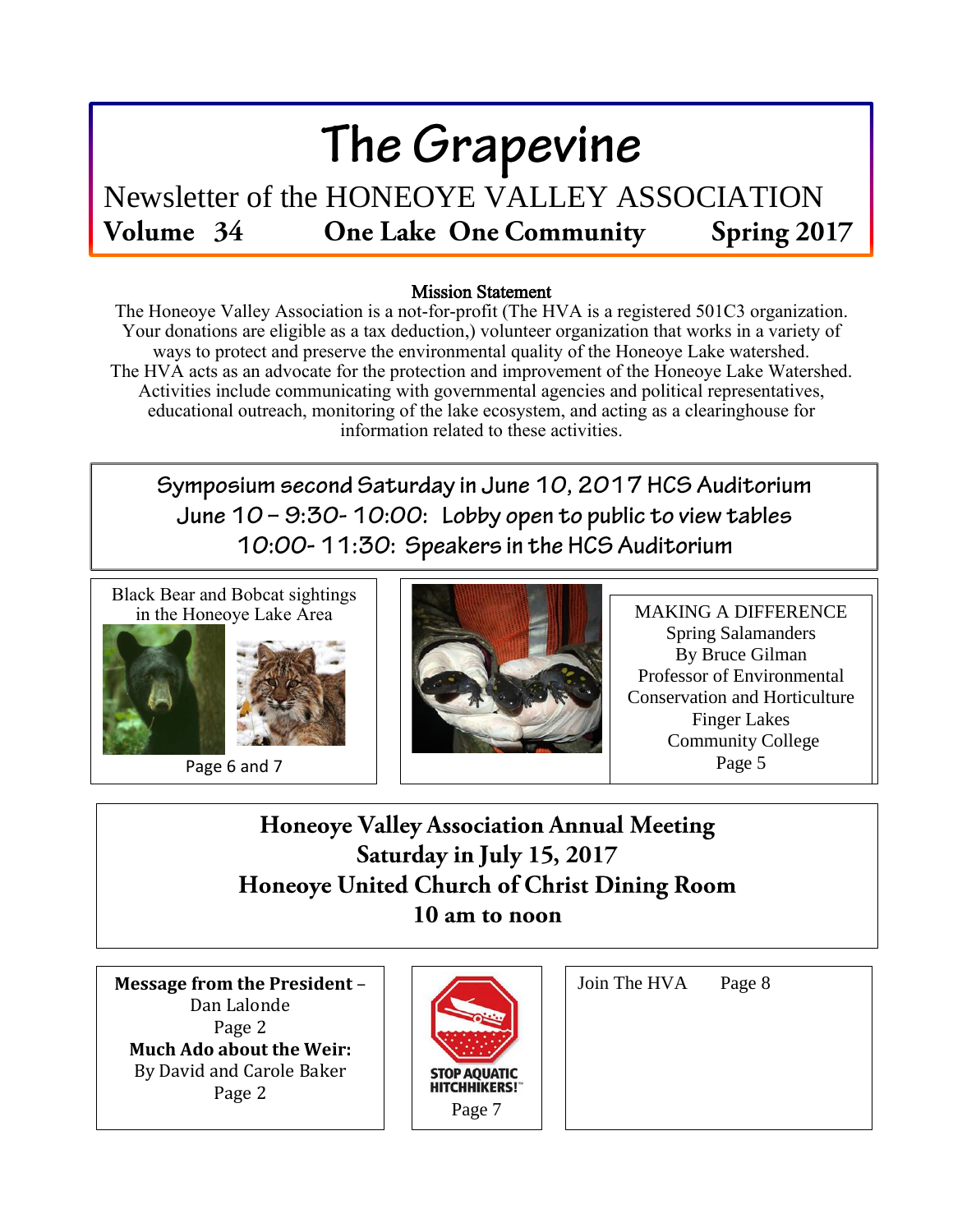#### **Message from the President – Dan Lalonde**

Welcome to the revived Grapevine newsletter. The Grapevine has been a communication produced by the Honeoye Valley Association for many years. We apologize for the lapse in this newsletter and pledge to do a better job to produce this to all members on a twice a year basis.

Over the last few years, we have been busy. We held the annual roadside cleanup, which last year, accumulated over 800 pounds of trash and waste that was then taken to a landfill. This year's roadside cleanup was held April 22. Near Labor Day, we held the fall food drive and have set new records for poundage and money donations for 2 years in a row. Watch for the dates for this year's event. One of our most important tasks was the Lake Friendly Living Guide which was sent to every home around the lake. This is a cornerstone document that helps property owners learn how to protect the lake through safe land use.

This year, on June 10th, we will hold the 3rd Lake Symposium. This event has had great attendance. Again this year, we will have exciting presentations and tables staffed by various groups representing local topics of interest.

Last year saw the completion of the Inlet Restoration Project. This effort to reintroduce a meandering stream path to the Honeoye inlet is projected to greatly reduce sediment and debris coming into the lake during storm events. On April 22, a second shrub and tree planting event was held to plant vegetation that will reinforce the stream banks.

The HVA is very interested in the numerous scientific studies that are being conducted on Honeoye Lake. Studies on climate change and Honeoye Lake composition are exciting and we hope produce new insights to blue green algae and methods to reduce the algae blooms, especially Harmful Algal Blooms (HAB's). These studies are multiyear and show a dedication to understanding and improving Honeoye Lake.

Lastly, the boat steward program will be enhanced this year and may possibly include 7 day monitoring of boats entering and leaving Honeoye lake. This is a key effort to control the spread of invasive species between lakes.

Through our website, our email blasts to members and the Grapevine, we hope to communicate and educate the Honeoye watershed. We welcome your comments and feedback to improve what and how we support you and the Honeoye watershed. Thank you!

**Much Ado about the Weir: By David and Carole Baker Page 2 Page 2** 

The discussion continues in our community regarding removing the existing concrete weir at the north end of the lake and letting nature return to the lake to "pre-weir" days, or modifying it to incorporate an adjustable gate to allow some additional control of lake levels. The existing weir has been attributed by some as causing stagnation of lake waters resulting in Harmful Algal Blooms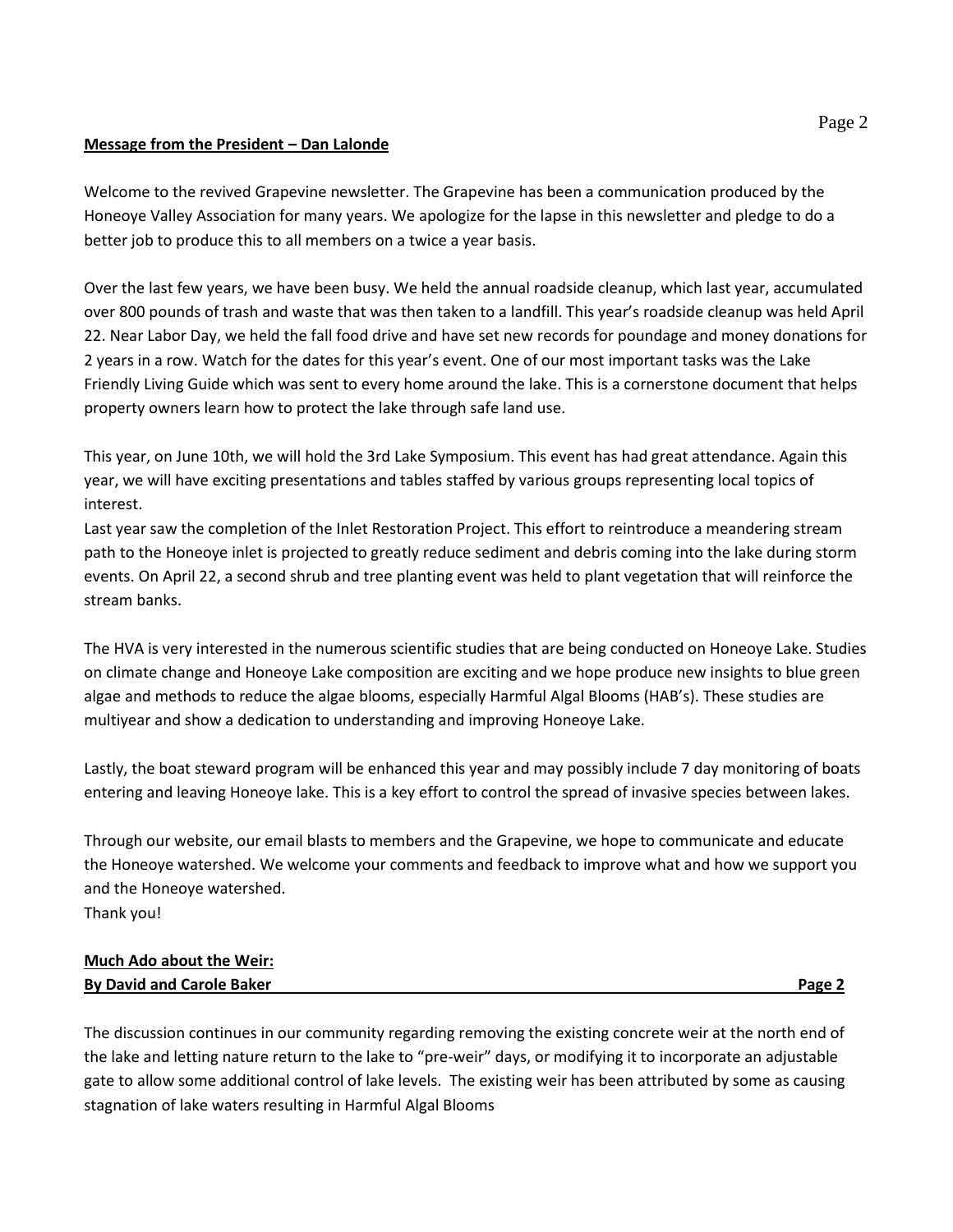#### Much Ado about the Weir: Cont. Page 3

(HABs) during hot dry days of summer and affecting flow at flood stages which contributes to flood damage to lakeshore properties and areas downstream of the lake. This has been a polarizing issue in the community which continues to escalate in intensity in forums including social media. The purpose of this article is to encourage thoughtful discussion and consideration of the implications changes to the weir may have on the entire community.

Removal or modification of the weir needs to be a well thought out and thorough process which is based on facts, not anecdotes and imperfect memories of the "good old days". Any modification of the existing structure will be a long process involving input from many stakeholders including but not limited to lake front property owners. The NYS DEC and the Army Corp of Engineers both have statutory authority requiring that environmental impacts be considered before permits for modification or removal can be issued. Consideration must be given to the effects that modification of the weir might have on downstream landowners and communities beyond the borders of the Town of Richmond. Additionally, potential impacts on the Honeoye Lake Watershed ecosystem need to be fully evaluated with consideration given to potential harms that may be inflicted on fish and wildlife resources.

In deciding what, if anything, to do with the existing structure it is relevant to consider why it was constructed in the first place. The installation of first the earthen weir occurred in the early 1950's when the owner of the property constructed a boat basin/marina in the area now known as Sandy Bottom Beach Park. Remnants of that lagoon and its earthen weir still exist today. Prior to the construction of that lagoon and earthen weir water levels in the lake fluctuated seasonally. High water levels were determined by inflows from snow melt and rains. Outflow from the lake was dictated by topography. Seasonally, when lake levels reached a certain level, flow out of the lake would be reduced or stopped. Historically, that level was similar to what was experienced in the late summer of 2016.

Construction of the new weir in 1998 was aimed at stabilizing lake water levels to prevent them from reaching levels that would adversely affect recreational boating and to provide a measure of protection for residential waterlines which were vulnerable to freezing at times of low lake water during the winter. The current concrete weir was constructed in 1997/98. The top of the weir is at an elevation of 803.5 feet above sea level which is the historic average lake level / mean high water elevation as per 6 CRR-NY 608.11 of the NY Codes, Rules and Regulations. Any amount of water in the lake exceeding 803.5 flows freely over the weir. A more in depth analysis of weir history and historical flows written by Jack Starke can be found on the HVA website at http://www.hvaweb.org/resources/Documents/2014%20Honeoye%20flooding.pdf. Over the years increased numbers of residences, installation of roads, sewers, water and gas lines; more numerous and powerful boats, channelling for agricultural use, construction of residential lakeshore break walls, increased pesticide and fertilizer use, invasive aquatic plants and animals and climate change have all impacted the ecology of the lake to various degrees. The net result is a vastly different lake ecosystem than what existed prior 1800.

Some lakeshore property owners have cited a need to create flow in the lake through removal of the weir or installation of a gate. One opinion circulated is that stagnate water conditions are causing harmful algal blooms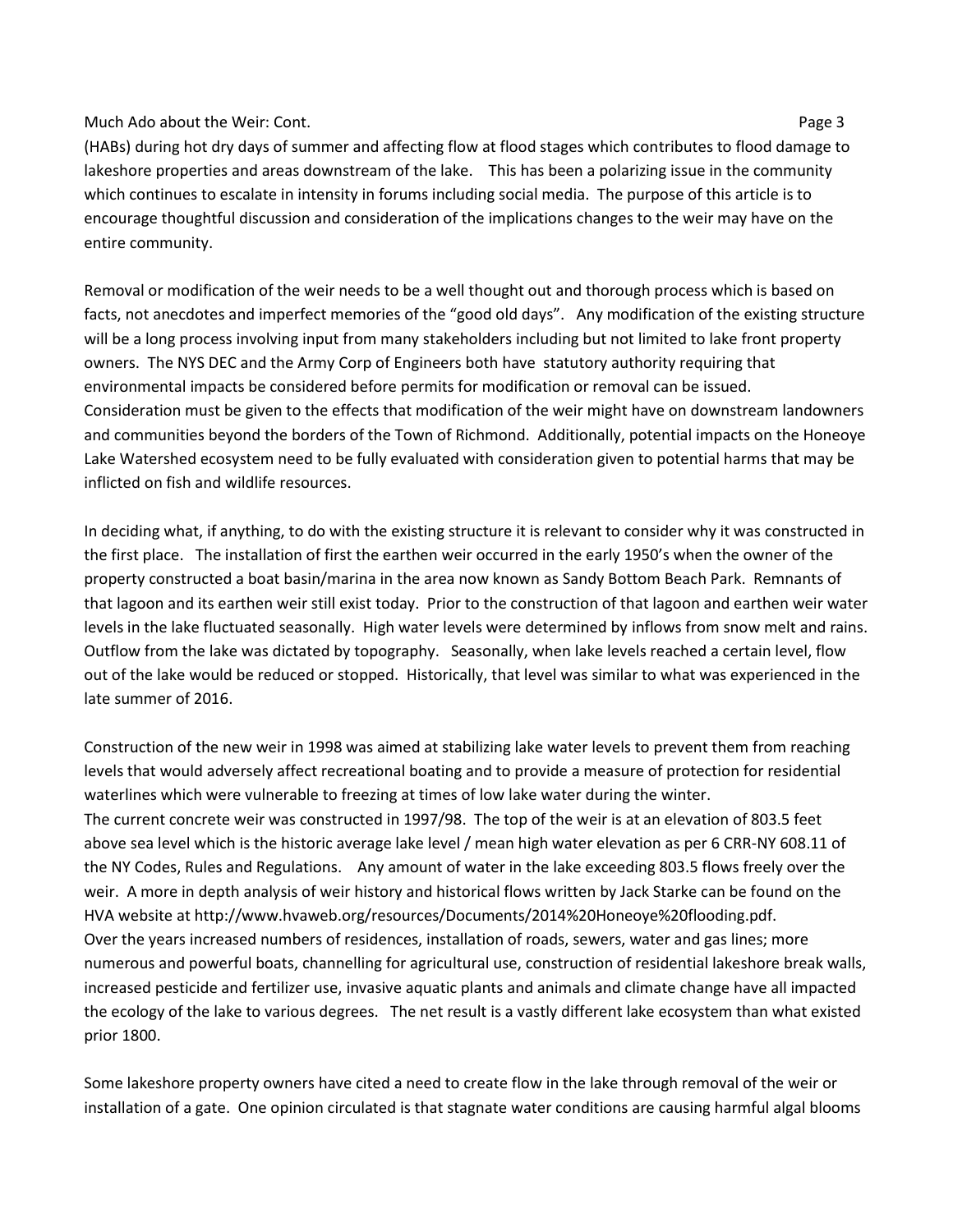Much Ado about the Weir: Cont. Page 4

(HABs) and that increasing flow from the lake would alleviate Harmful Algal Blooms. While this may seem intuitive and a common-sense solution to the problem of HABs it is an overly simplistic remedy which does not fully address the causes of HABs is unlikely to alleviate HABs and will have an impact on the lake ecosystem. It is also important to note that lakes with gated weirs have experienced toxic BGA blooms as per review of the DEC website.

It is relevant to note that the Honeoye Valley is relatively flat unlike other area lakes. The moraine dam left by retreat of glaciers over 10,000 years ago created Honeoye Lake. Increasing flow out of the lake would require channelizing Honeoye Creek to increase gradient and flow. Increasing gradient and flow will cause the lake to drain more quickly and to a greater degree than currently occurs. Actions of this nature would create lake water levels which are much lower than are desirable for recreational uses and would endanger existing waterlines and the wellbeing of the Honeoye watershed ecosystem as a whole.

Some points to consider regarding removal or modification of the existing weir include:

What specific adverse effects to the lake ecosystem (if any) are directly attributable to the construction design of the current weir?

Would construction of a gated weir actually correct those identified adverse effects?

If a gated weir is constructed who will decide when to release water and how much water to release?

How much water should be let out of the lake and when should it be done to prevent exposure and freezing of water pipes for the many households still drawing water from the lake?

How do we compensate for the "flat" HVA valley to have water flow away from town?

What is the impact of releasing water from the lake on those downstream in the north? Will it cause flooding of farmlands/businesses outside of town?

What happens if water is let out in anticipation of spring rains and we have a dry spring/summer without adequate replenishment of the lake water?

Who will pay? Any modification of the weir would require extensive permit review including preparation of an environmental impact statement prior to issuance of construction permits. Assuming permits are granted; who will pay the construction costs for the weir and fund ongoing costs related to maintenance of the structure and regulation of water levels?

This is by no means a comprehensive list of factors that need to be considered in an undertaking of this scope. It is offered as a starting point to encourage thoughtful dialog to identify and address the numerous and complex factors which are impacting the Honeoye Lake ecosystem and the quality of life of its residents and visitors today and in the future.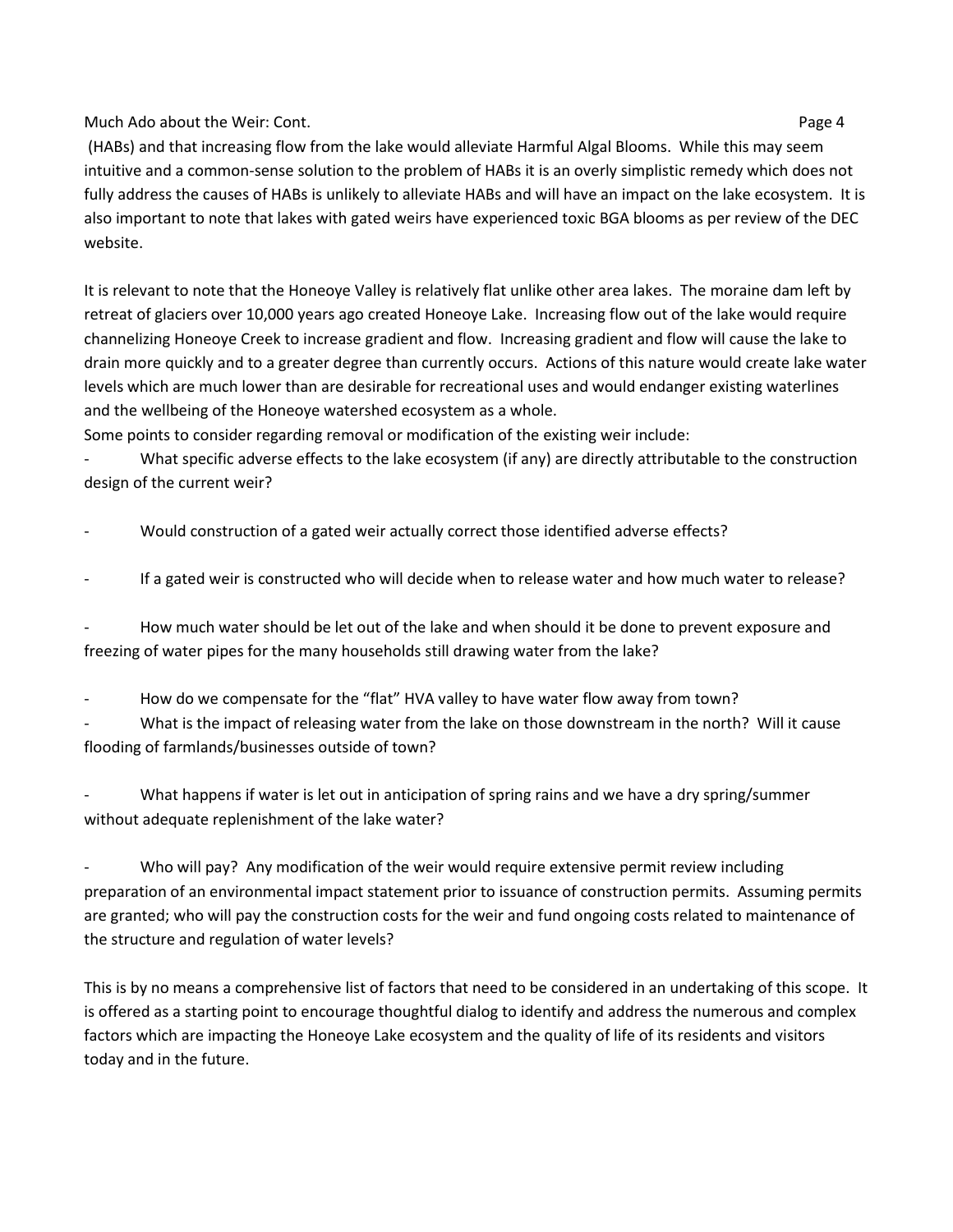### MAKING A DIFFERENCE By Bruce Gilman Professor of Environmental Conservation and Horticulture Finger Lakes Community College

Every spring, with the first warm evening rains, spotted salamanders (Ambystoma maculatum) begin a synchronous migration from hillside forests to the southern Honeoye Valley floor. They are seeking breeding pools, ponds, and shallow depressions in the extensive silver maple-ash swamp forest that occupies nearly 900 acres of the valley floor. Perhaps it is this abundance of potential breeding sites that contributes to the large migrating population observed every spring. As adults during the summer, spotted salamanders are seldom encountered, spending much of their time burrowing underground in the upland forests. Spotted salamanders belong to a group known as the mole salamanders characterized by their plump, robust body and short, blunt head. Their stout body most often has a black dorsal surface with two irregular rows of yellow to orange spots. The ventral surface is slate gray. There are usually twelve costal grooves between the legs along each side. They can grow to ten inches and live for twenty years. No way are they a large charismatic wildlife species, but they are still attractive in their own way to me and my college students.



My college's Muller Field Station is ideally located in the center of this migratory pathway but, unfortunately, so is County Road 36. To decrease the accidental road kills of spotted salamanders, we annually organize a campaign to physically move salamanders across the highway. This year, over the course of two nights, we moved an estimated 1100 spotted salamanders to safety on the opposite side of the road. We also moved just over 100 Jefferson's salamanders (Ambystoma jeffersonianum), one red eft (Notophthalmus viridescens)



In addition to making a difference for the salamanders, this activity profoundly affects my students. Going beyond wildlife observation to actual wildlife conservation put into action, saving salamanders is an instantaneous reward and a memory that will continue to inspire and transform one's conservation ethic in the future.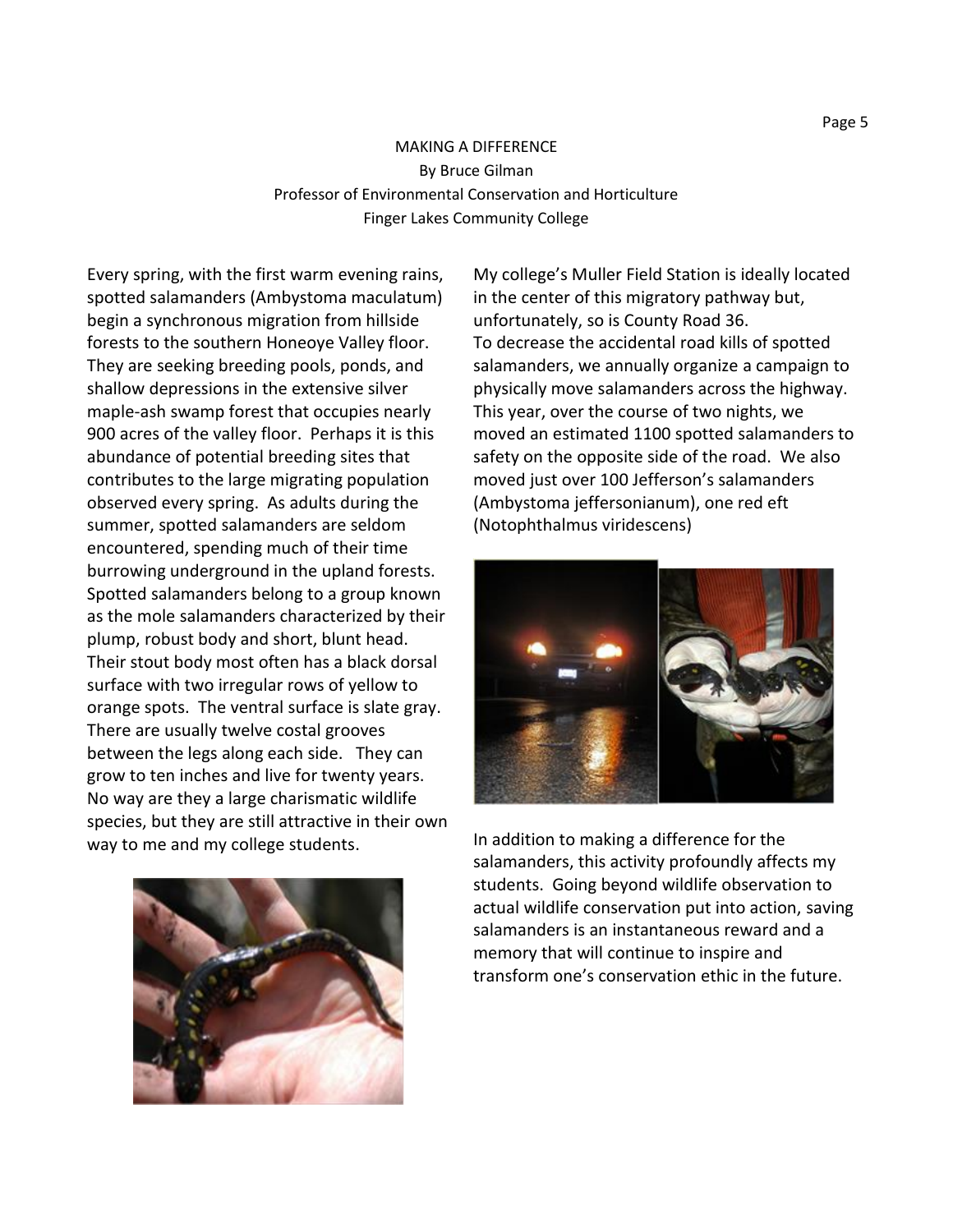## **Never feed bears intentionally; it is illegal and creates human-bear conflicts.**

Black Bear and Bobcat in the Honeoye Lake and surrounding areas have significant forested and open areas where wildlife abounds. Last summer, a black bear was observed swimming across Honeoye Lake. At the Muller Field Station, trail cams have captured images of at least one bobcat that roamed through the area. Residents should remain alert that wild animals are in the area and should be smart with their pets and garbage, which could attract bears.

Though rarely seen by most New Yorkers, black bears (Ursus americanus) are valued by hunters, photographers, and wildlife watchers and many people enjoy just knowing that bears are present in New York. For many, black bears symbolize wilderness and wildness, but increasingly, bears can be found in semi-rural environments, agricultural areas and occasionally, in urban centers. New York's black bear population is currently estimated at a minimum of 6,000-8,000 bears in areas open to hunting, with roughly 50-60% of the bears inhabiting the Adirondack region, about 30-35% in the Catskill region and about 10-15% in the central-western region. Black bears are an important and natural component of New York's ecosystem. Whether you live or recreate in the bear country, please help maintain and protect the bears, and at the same time protect yourself and your property by not feeding bears and by reducing bear attractants.

Black bears are large an average adult male weighs about 300 pounds while females average about 170 pounds. Black bears can remain dormant for up to 5 months in winter. Bears eat nearly anything. They are omnivorous; bears are naturally curious they spend a great deal of time exploring for food, and this can bring them close to humans. Bears are intelligent, if an activity results in food, they will repeat that activity. If an encounter with a human is negative, they learn to avoid humans. Also if an encounter with a human doesn't result in a reward (food), they will not have any reason to have contact with humans. Feeding bears creates human-bear conflicts and deliberate and intentional feeding of bears is illegal in New York, besides being bad for the bears. Often when feeding on garbage or camper's supplies, bears will eat unhealthy materials such as soap, shaving cream, insect repellant, food packaging, etc. For more information to keep bears and humans safe http://www.dec.ny.gov/animals/6995.html

### **Some Bobcat facts**

Bobcat Scientific Name: Lynx Rufus Bobcats are about twice the size of a domestic cat and usually smaller than the Canada lynx. Their fur is dense, short, and soft and is generally shorter and more reddish in the summer and longer and grayer in the winter. Spotting occurs in some bobcats and is faded in others. The face has notable long hairs along the cheeks and black tufts at the tops of each ear. Males are, on average, one-third larger than females. Both sexes can be greater than 30 pounds; however, averages for males and females are 21 and 14 pounds, respectively. Body length for males is 34 inches and 30 inches for females. Tail length is usually between 5 and 6 inches for both sexes.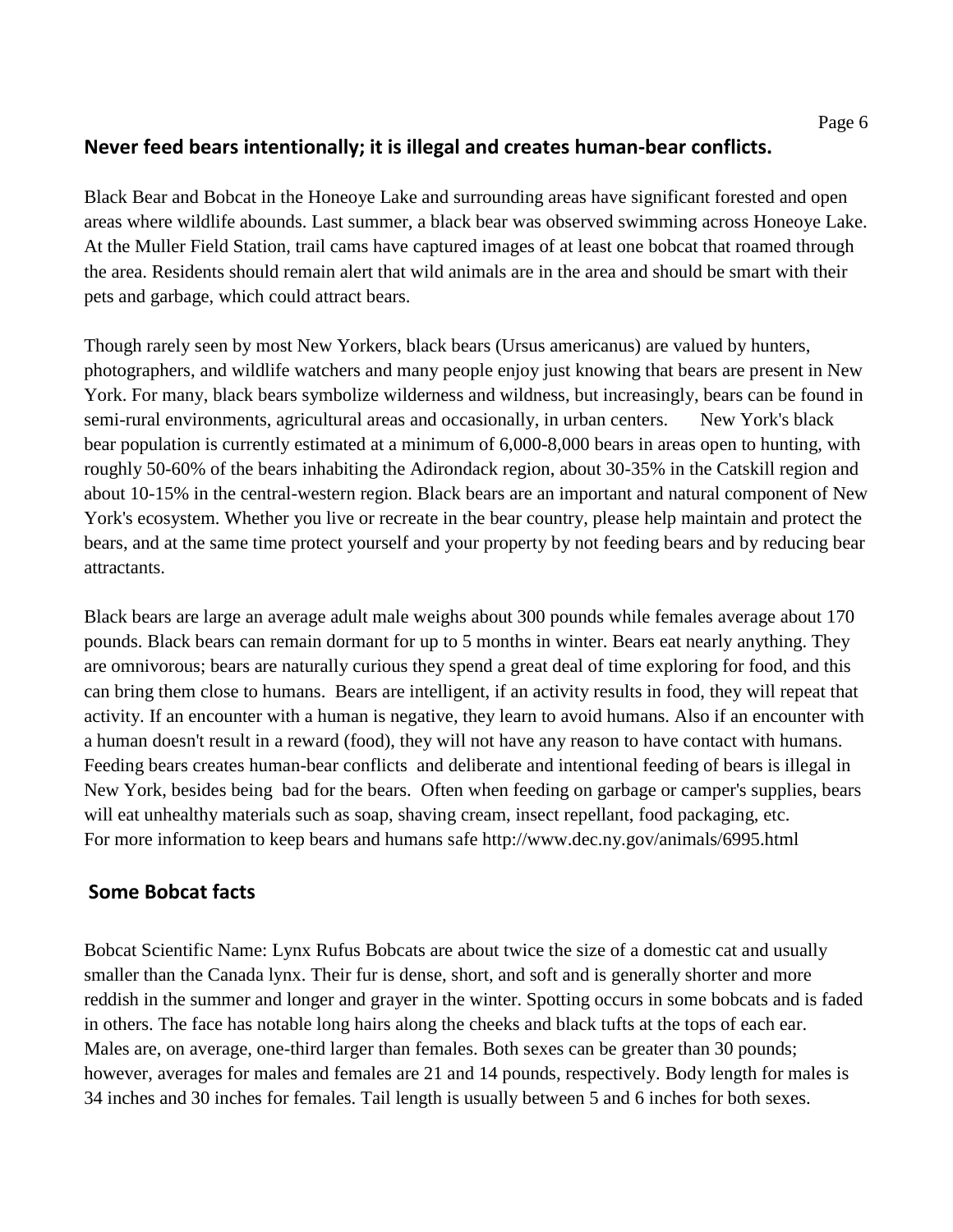#### Bobcat cont. Page 7

Bobcats are solitary animals and may be active at any time, day or night. Males have larger home ranges than females, and they travel greater distances on a daily basis. Home ranges are smaller in areas of good habitat than in areas of poor habitat.

Bobcat will use multiple strategies while hunting. They may approach stealthily, using any form of cover available between them and their prey, attempting to get close enough to pounce and strike. They may also use an ambush technique where they will sit and wait for prey to pass by, thereby affording them the opportunity to strike undetected. Smaller prey items such as mice and birds are consumed whole. Larger animals taken and stored are eaten in the position they lay, and can be identified as a bobcat cache by the upper parts being consumed, while the portion of the cache in contact with the ground may be untouched.

Scents marking using feces, urine, and scrapes of fluid from their anal glands have all been documented as ways they mark territory, and are commonly found on the underside of leaning trees, logs, shelter rocks, or stumps.



Thank you to the New York State DEC website for the Bear and Bobcat information

http://www.dec.ny.gov/docs/administration\_pdf/1211 citizenscience.pdf

# Prevent the Spread of Aquatic Invasive Species

- 1. Check your boating and fishing equipment for invasive species
- 2. Clean any visible mud, plants, fish or animals before transporting equipment.
- 3. Drain all water holding compartments including live wells, bait wells and bilge areas.
- 4. Dry boats, trailers and all equipment before use in another waterbody.
- 5. Disinfect anything that came into contact with water, if it cannot be dried before reuse.

# For more informantion http://www.dec.ny.gov/animals/48221.html